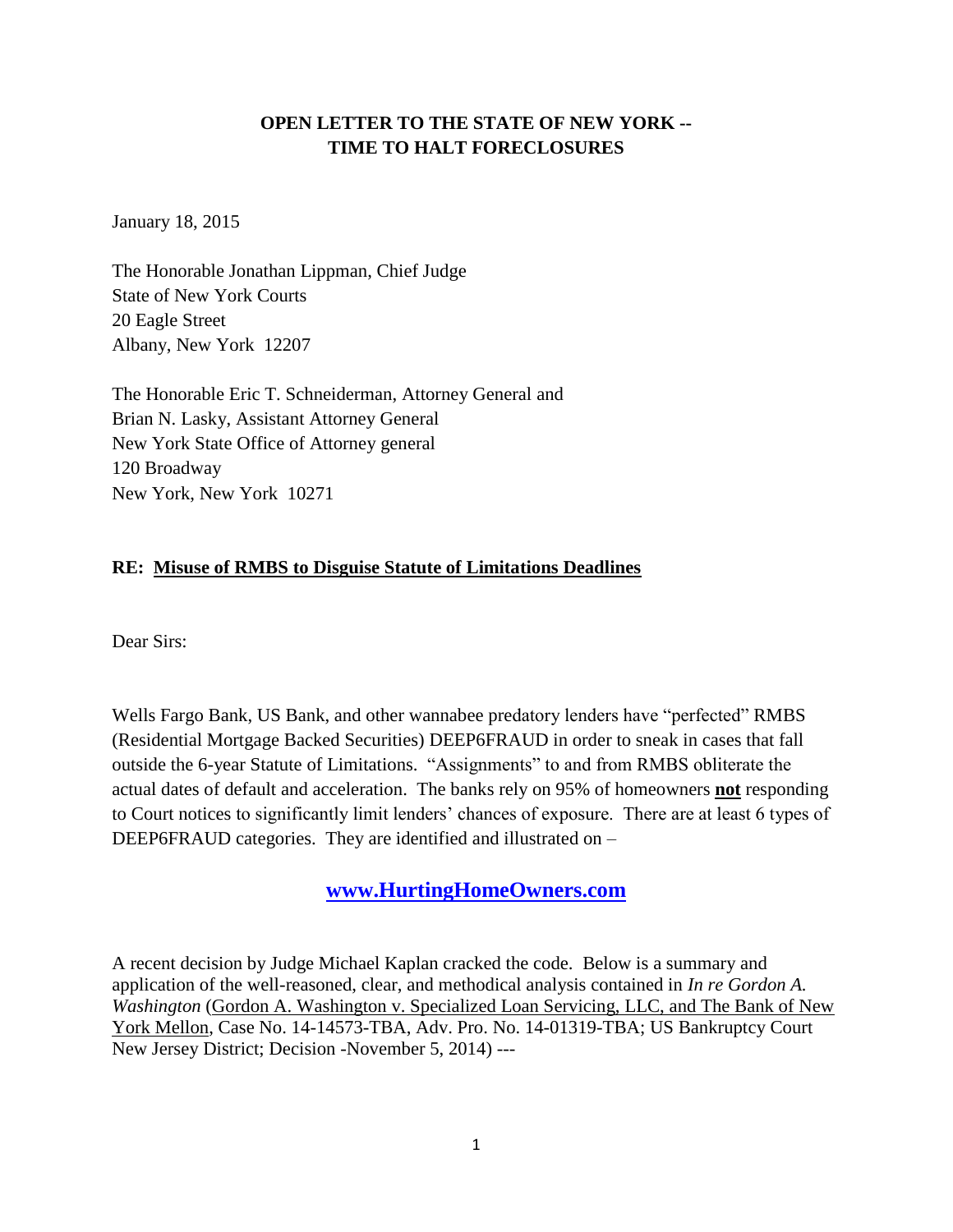N.J.S.A. § 12A:3-118(a) and N.J.S.A. § 2A:50-56.1(a) and (c), require that a foreclosure Complaint in New Jersey is filed within the six (6) year Statute of Limitations that commences with the acceleration of the Note, based upon the default date.

◊ ◊ ◊

Banks certainly can count to 6, but throughout New York, New Jersey, Florida, and nationwide they and their legal representatives have intentionally and systematically used and misused RMBS and other types of fraud, as mechanisms to confuse homeowners and the Courts, while ignoring the Statute of Limitations in states that have the shorter filing periods.

Predatory banks have adopted a "Catch-Me-If-You-Can" modus operandi. They have "successfully" masterminded an In-Your-Face, "DupedU" operation. It is therefore incumbent upon New York State Courts and law enforcement to identify the actual cases of recent and existing foreclosure filings that are void because they were filed outside the applicable New York State Statute of Limitations. Homeowners whose property has been fraudulently foreclosed and sold, etc., should be adequately compensated for their losses. Moreover, Attorneys demonstrating a pattern and practice of handling such malicious prosecution and abuse of the legal process, should be sanctioned.

Please investigate and correct these illegal misdeeds and egregious violations of the public trust, by demanding that banks amend their practices while making restitution to all defrauded homeowners.

If I can be of further assistance, feel free to contact me.

Sincerely,

/s/ Carolyn Bailey

[http://HurtingHomeOwners.com](http://hurtinghomeowners.com/)

[http://Twitter.com/HurtinHomeOwner](http://twitter.com/HurtinHomeOwner)

[HurtingHomeOwner@aol.com](mailto:HurtingHomeOwner@aol.com)